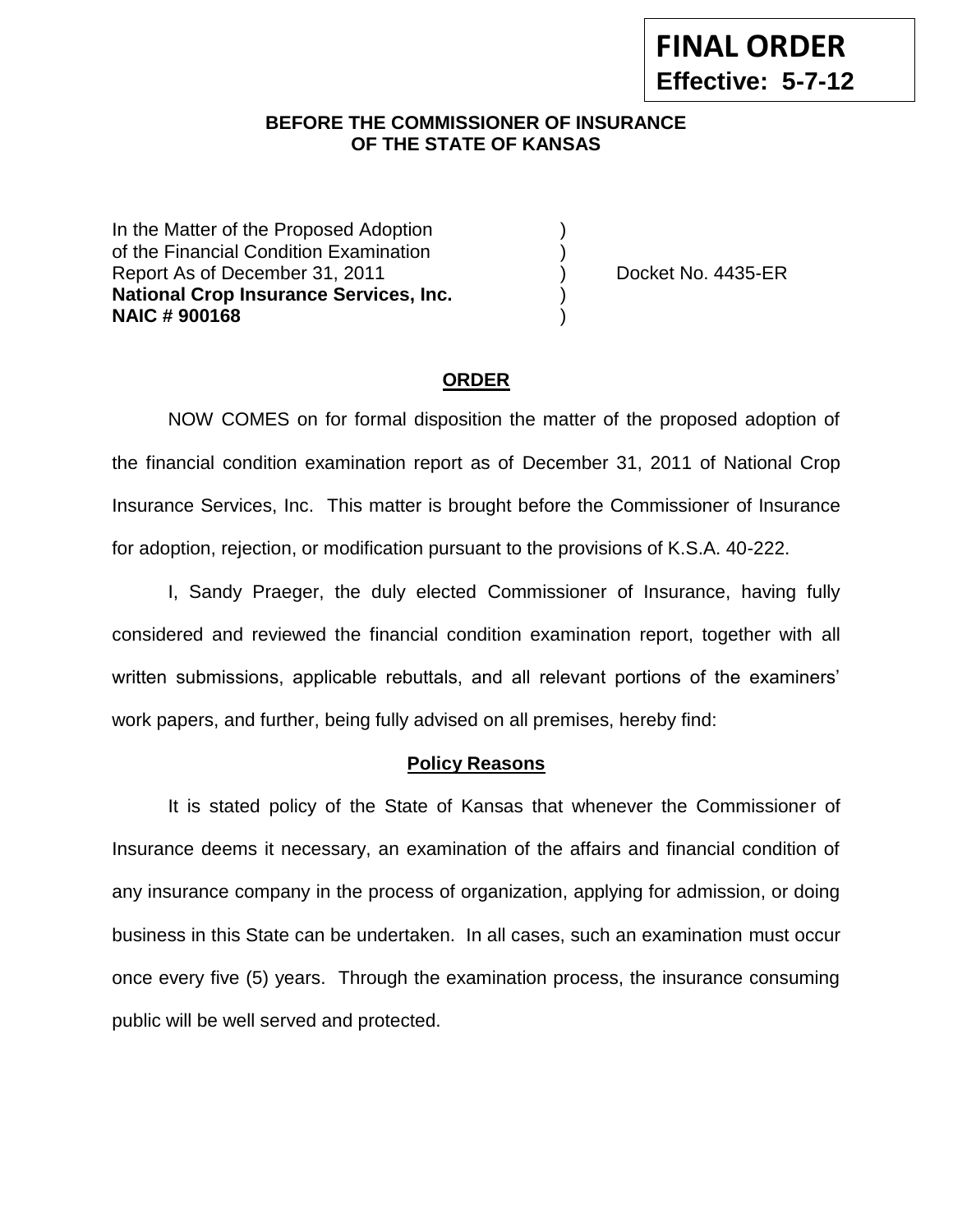### **Findings of Fact**

1. The Commissioner of Insurance has jurisdiction over this matter pursuant to K.S.A. 40-222.

2. An examination of National Crop Insurance Services, Inc. was undertaken by the Kansas Insurance Department and was completed on February 24, 2012.

3. The examiner-in-charge tendered and filed with the Kansas Insurance Department a verified written report of the examination within thirty (30) days following completion of the examination, to wit, on March 9, 2012.

4. Following receipt of the verified report, the Kansas Insurance Department transmitted the report to National Crop Insurance Services, Inc. on March 13, 2012, with a duly executed notice advising the company of its opportunity to prepare and submit to the Kansas Insurance Department a written submission or rebuttal with respect to any and all matters contained in the report. National Crop Insurance Services, Inc. was further advised that any written submission or rebuttal needed to be filed with the Kansas Insurance Department no later than thirty (30) days after receipt of the verified report.

5. National Crop Insurance Services, Inc. filed a written acceptance of the verified report on April 13, 2012.

6. Based upon the written submission tendered, National Crop Insurance Services, Inc. took no exceptions to matters contained in the verified report.

7. Within thirty (30) days of the end of the time period allowed for written submission or rebuttal, the Commissioner of Insurance fully reviewed the report,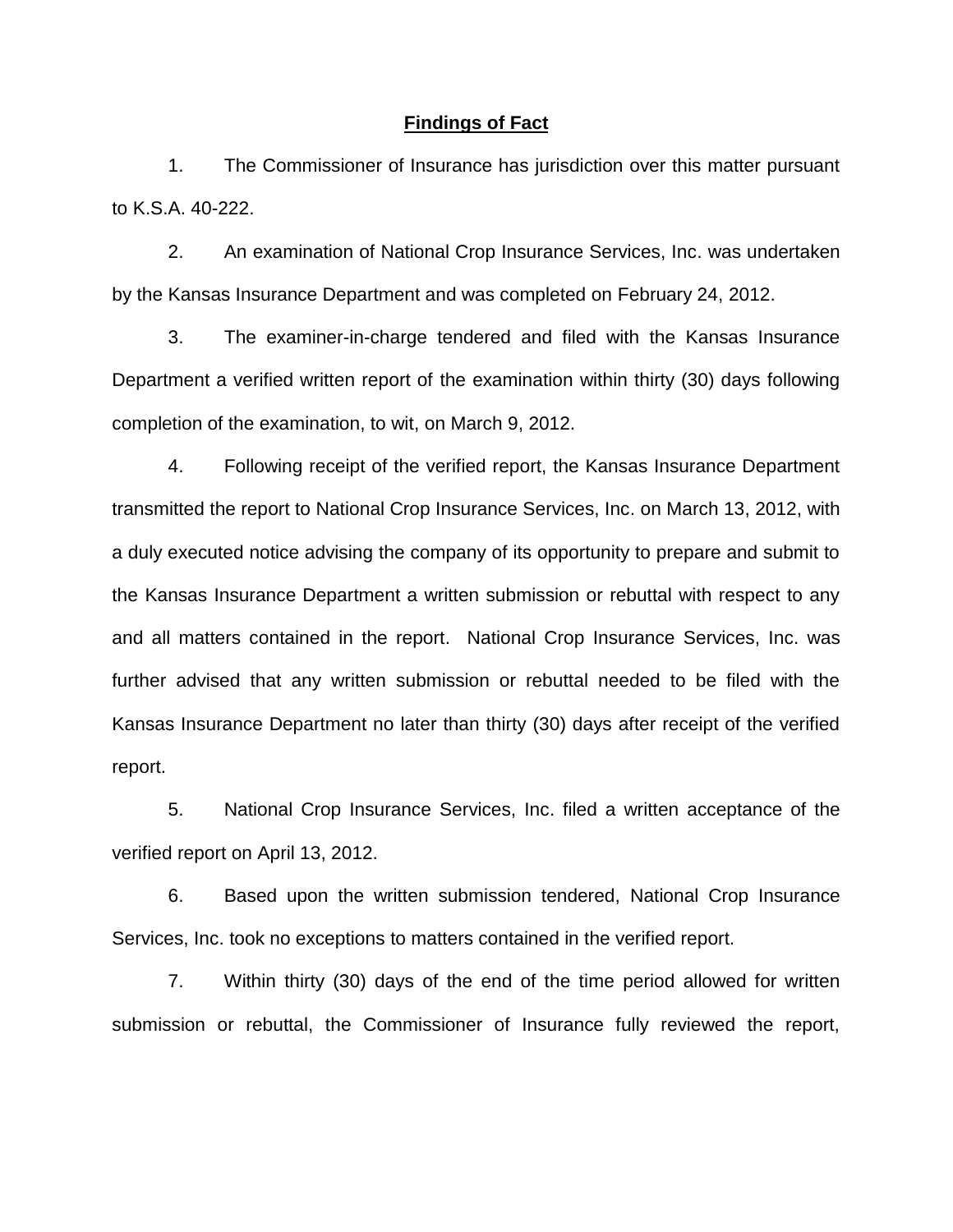together with all written submissions and rebuttals provided by National Crop Insurance

Services, Inc. The Commissioner of Insurance further reviewed all relevant workpapers.

8. No other written submissions or rebuttals were submitted by National Crop

Insurance Services, Inc.

# **Conclusion of Law**

9. K.S.A. 40-222(k)(2) provides:

"Within 30 days of the end of the period allowed for the receipt of written submissions or rebuttals, the commissioner shall fully consider and review the report, together with any written submissions or rebuttals and any relevant portions of the examiners workpapers and enter an order:

- (A) Adopting the examination report as filed or with modification or corrections. If the examination report reveals that the company is operating in violation of any law, regulation or prior order of the commissioner, the commissioner may order the company to take any action the commissioner considers necessary and appropriate to cure such violations; or
- (B) rejecting the examination report with directions to the examiners to reopen the examination for purposes of obtaining additional data, documentation or information, and refiling pursuant to subsection (k); or
- (C)call and conduct a fact-finding hearing in accordance with K.S.A. 40- 281 and amendments thereto for purposes of obtaining additional documentation, data, information and testimony."
- 10. Based upon the Findings of Fact enumerated in paragraphs #1 through #8

above, the financial condition examination report as of December 31, 2011 of National

Crop Insurance Services, Inc. should be adopted.

# **IT IS THEREFORE, BY THE COMMISSIONER OF INSURANCE, ORDERED THAT:**

1. The financial condition examination report as of December 31, 2011 of

National Crop Insurance Services, Inc. hereby is adopted.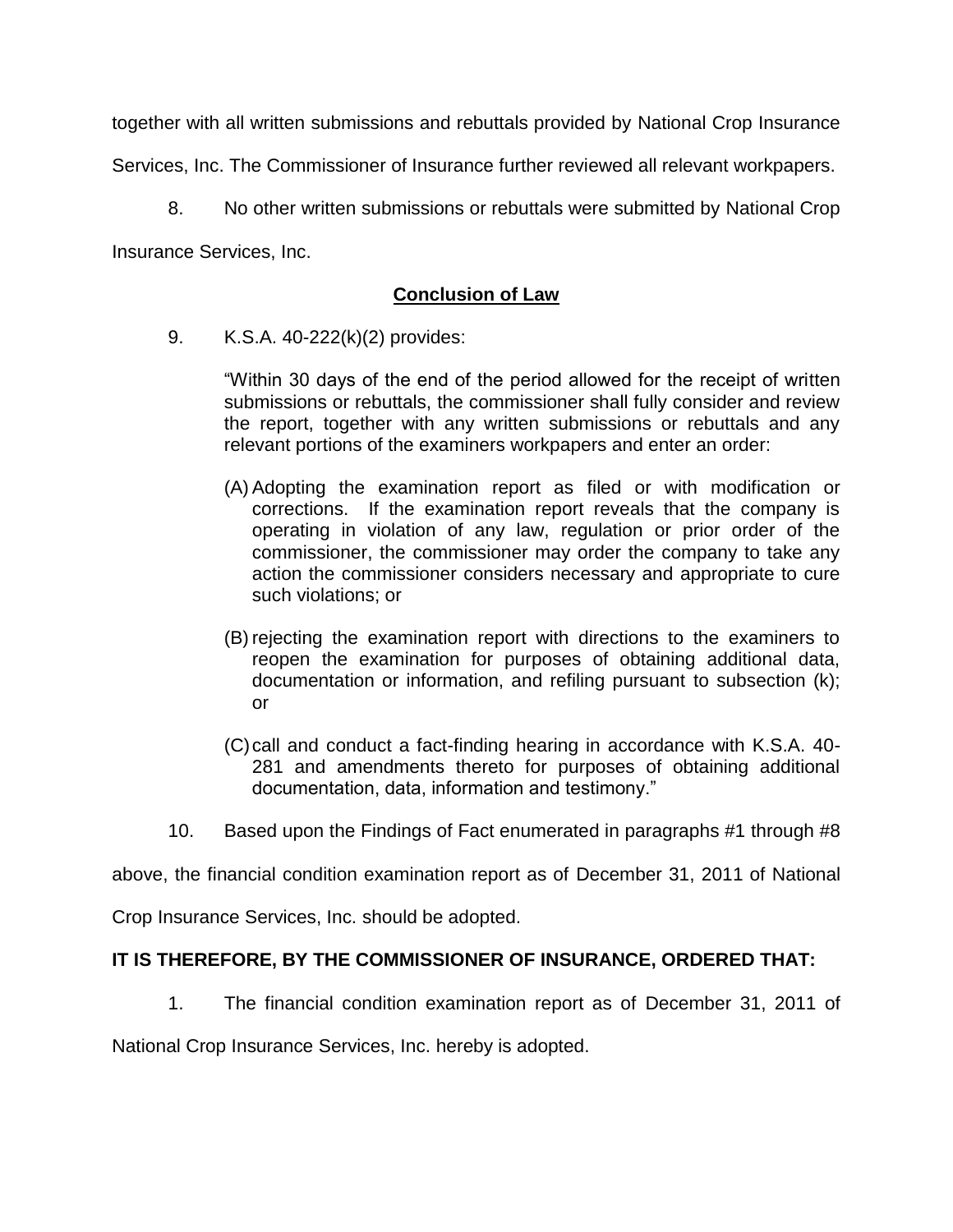2. The Commissioner of Insurance retains jurisdiction over this matter to issue any and all further Orders deemed appropriate or to take such further action necessary to dispose of this matter.

**IT IS SO ORDERED THIS \_\_19th\_\_ DAY OF APRIL, 2012 IN THE CITY OF TOPEKA, COUNTY OF SHAWNEE, STATE OF KANSAS.**



\_/s/ Sandy Praeger\_\_\_\_\_\_\_\_\_\_\_\_\_\_\_\_ Sandy Praeger Commissioner of Insurance By: \_/s/ Zachary J.C. Anshutz\_\_\_\_\_\_\_\_\_\_\_ Zachary J. C. Anshutz General Counsel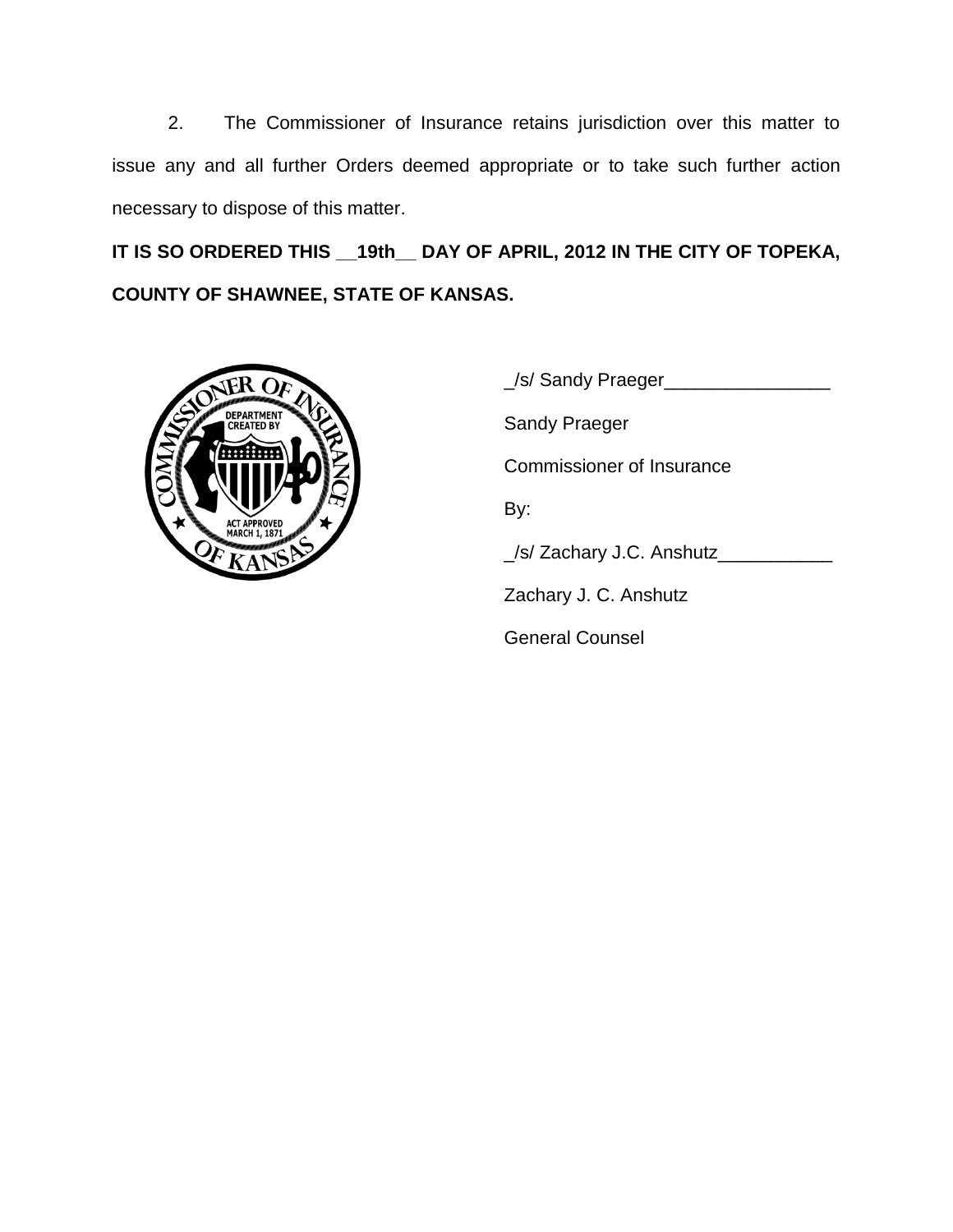# **NOTICE OF RIGHTS TO HEARING AND REVIEW**

**Within fifteen (15) days of the date of service of this Order,** National Crop Insurance Services, Inc. may submit a written request for a hearing pursuant to K.S.A. 77-537 and K.S.A. 77-542. Any request for a hearing should be addressed to the following:

Zachary J.C. Anshutz, General Counsel Kansas Insurance Department 420 S.W. 9<sup>th</sup> Street Topeka, Kansas 66612

If a hearing is requested, the Kansas Insurance Department will serve notice of the time and place of the hearing and information on procedures, right of representation, and other rights of parties relating to the conduct of the hearing.

**If a hearing is not requested in the time and manner stated above, this Order shall become effective as a Final Order, without further notice, upon the expiration of time for requesting a hearing.** In the event National Crop Insurance Services, Inc. files a Petition for Judicial Review, pursuant to K.S.A. 77-613(e), the agency officer to be served on behalf of the Kansas Insurance Department is

Zachary J.C. Anshutz, General Counsel Kansas Insurance Department 420 S.W.  $9<sup>th</sup>$  Street Topeka, Kansas 66612